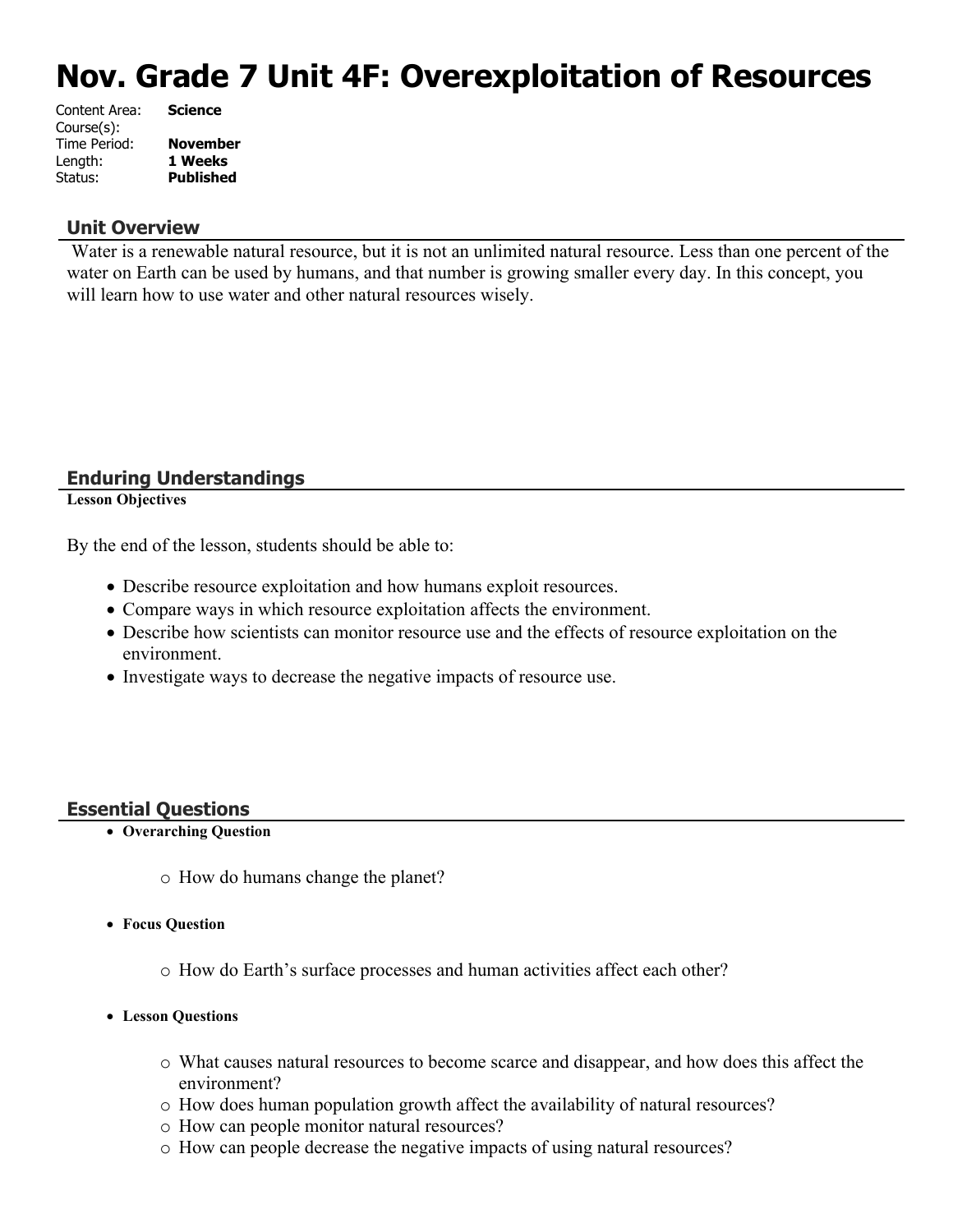- **Can You Explain?**
	- o How do humans exploit natural resources in a way that negatively affects the environment, and what can we do to reduce this negative effect?

# **Instructional Strategies & Learning Activities DISCOVERY TECHBOOK LESSONS:**

#### • [The Five E Instructional Model](https://app.discoveryeducation.com/learn/techbook/units/e82b02d7-bf5b-4915-ac4e-15a18765a628/concepts/dea23ae1-8e07-492d-8a34-accb3e2fe280/lesson/sections/319e6c65-d741-465c-85d2-e9cba7265e0f#91d29bca-e5e7-4489-acae-62eb6e293c6b)

Science Techbook follows the 5E instructional model. As you plan your lesson, the provided Model Lesson includes strategies for each of the 5Es.

• [Engage \(45–90 minutes\)](https://app.discoveryeducation.com/learn/techbook/units/e82b02d7-bf5b-4915-ac4e-15a18765a628/concepts/dea23ae1-8e07-492d-8a34-accb3e2fe280/lesson/sections/319e6c65-d741-465c-85d2-e9cba7265e0f#ed95ddfd-aac9-44c2-8ae0-4802e7f34af8)

Students are presented with differences between renewable and nonrenewable natural resources. Students complete a Hands-On Lab and begin to formulate ideas around the Can You Explain? (CYE) question.

• [Explore \(135 minutes\)](https://app.discoveryeducation.com/learn/techbook/units/e82b02d7-bf5b-4915-ac4e-15a18765a628/concepts/dea23ae1-8e07-492d-8a34-accb3e2fe280/lesson/sections/319e6c65-d741-465c-85d2-e9cba7265e0f#4af79faf-9151-498b-a80c-f5d29a7e9e56)

Students investigate questions about the human impact on and scarcity of natural resources. Students explore how humans monitor natural resources and decrease negative use of resources.

• [Explain \(45–90 minutes\)](https://app.discoveryeducation.com/learn/techbook/units/e82b02d7-bf5b-4915-ac4e-15a18765a628/concepts/dea23ae1-8e07-492d-8a34-accb3e2fe280/lesson/sections/319e6c65-d741-465c-85d2-e9cba7265e0f#309eaa79-4a11-436b-95fa-0a30e8d5dba1)

Students construct scientific explanations to the CYE question by including evidence of how humans exploit natural resources in a way that negatively effects the environment.

• [Elaborate with STEM \(45–135 minutes\)](https://app.discoveryeducation.com/learn/techbook/units/e82b02d7-bf5b-4915-ac4e-15a18765a628/concepts/dea23ae1-8e07-492d-8a34-accb3e2fe280/lesson/sections/319e6c65-d741-465c-85d2-e9cba7265e0f#36245292-a1fb-497e-b7fb-910e9d688773)

Students apply their understanding of the over-exploitation of resources as they complete a Hands-On Activity about filtering water, research the over-exploitation of fish, and investigate energy and fossil fuels.

• [Evaluate \(45–90 minutes\)](https://app.discoveryeducation.com/learn/techbook/units/e82b02d7-bf5b-4915-ac4e-15a18765a628/concepts/dea23ae1-8e07-492d-8a34-accb3e2fe280/lesson/sections/319e6c65-d741-465c-85d2-e9cba7265e0f#56e0c531-dc35-45a5-8ec0-5f78e19ce722)

Students are evaluated on the state science standards, as well as Standards in ELA/Literacy and Standards in Math standards, using Board Builder and the provided concept summative assessments.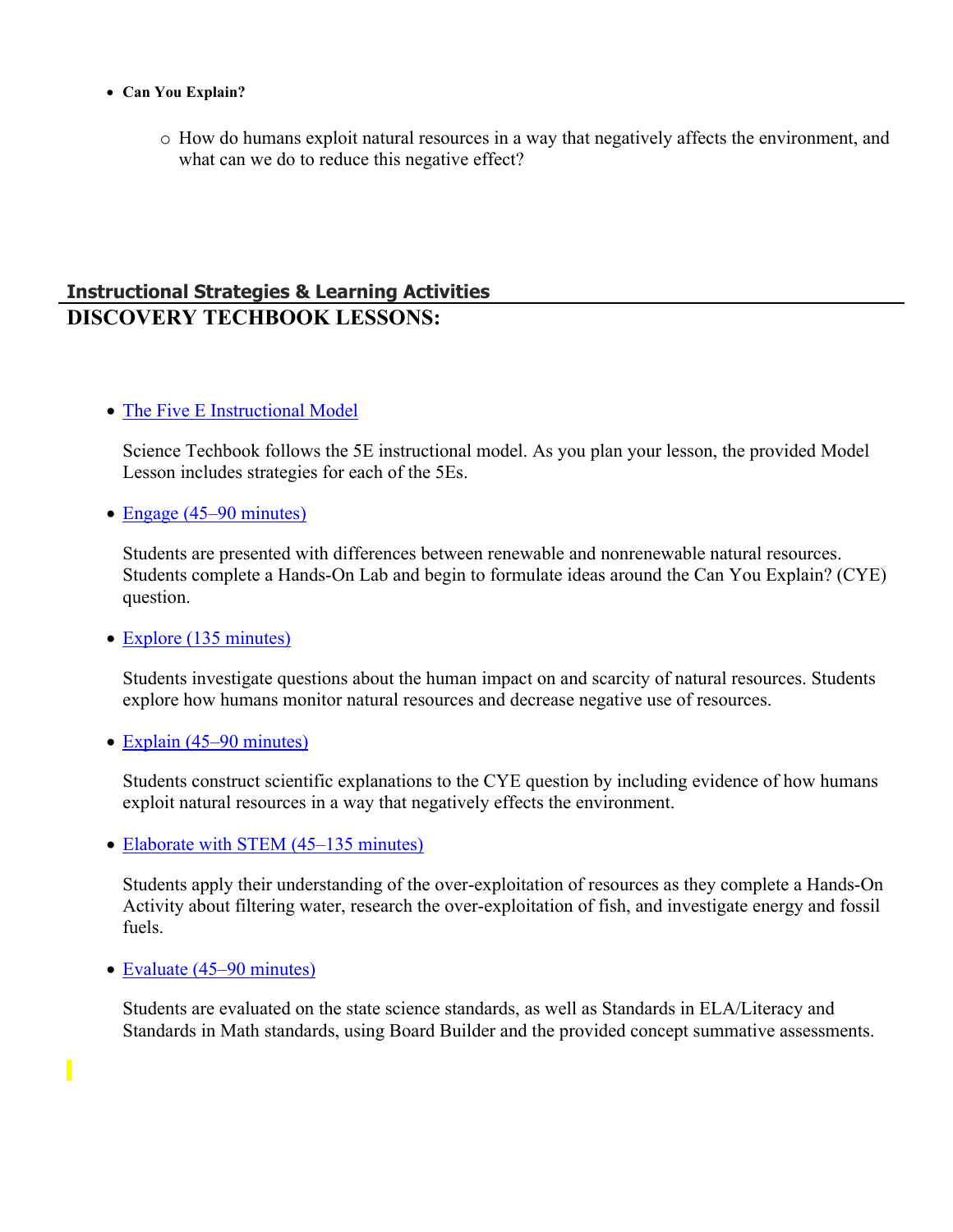# **Integration of Career Readiness, Life Literacies and Key Skills**

| TECH.9.4.8.CI.4  | Explore the role of creativity and innovation in career pathways and industries.                                                                                                                                                                                   |
|------------------|--------------------------------------------------------------------------------------------------------------------------------------------------------------------------------------------------------------------------------------------------------------------|
| TECH.9.4.8.DC.8  | Explain how communities use data and technology to develop measures to respond to<br>effects of climate change (e.g., smart cities).                                                                                                                               |
|                  | An individual's strengths, lifestyle goals, choices, and interests affect employment and<br>income.                                                                                                                                                                |
| TECH.9.4.8.TL.4  | Synthesize and publish information about a local or global issue or event (e.g., MSLS4-5,<br>6.1.8. Civics PI.3).                                                                                                                                                  |
| TECH.9.4.8.CT.1  | Evaluate diverse solutions proposed by a variety of individuals, organizations, and/or<br>agencies to a local or global problem, such as climate change, and use critical thinking<br>skills to predict which one(s) are likely to be effective (e.g., MS-ETS1-2). |
| TECH.9.4.8.GCA.2 | Demonstrate openness to diverse ideas and perspectives through active discussions to<br>achieve a group goal.                                                                                                                                                      |
| TECH.9.4.8.CT.2  | Develop multiple solutions to a problem and evaluate short- and long-term effects to<br>determine the most plausible option (e.g., MS-ETS1-4, 6.1.8.CivicsDP.1).                                                                                                   |
|                  | Multiple solutions often exist to solve a problem.                                                                                                                                                                                                                 |
| TECH.9.4.8.DC.7  | Collaborate within a digital community to create a digital artifact using strategies such as<br>crowdsourcing or digital surveys.                                                                                                                                  |
| WRK.9.2.8.CAP.3  | Explain how career choices, educational choices, skills, economic conditions, and personal<br>behavior affect income.                                                                                                                                              |
| TECH.9.4.8.CT.3  | Compare past problem-solving solutions to local, national, or global issues and analyze the<br>factors that led to a positive or negative outcome.                                                                                                                 |
| TECH.9.4.8.IML.5 | Analyze and interpret local or public data sets to summarize and effectively communicate<br>the data.                                                                                                                                                              |
|                  | Digital technology and data can be leveraged by communities to address effects of climate<br>change.                                                                                                                                                               |
| TECH.9.4.8.Cl.3  | Examine challenges that may exist in the adoption of new ideas (e.g., 2.1.8.SSH,<br>6.1.8. Civics PD. 2).                                                                                                                                                          |
| TECH.9.4.8.TL.2  | Gather data and digitally represent information to communicate a real-world problem<br>(e.g., MS-ESS3-4, 6.1.8.EconET.1, 6.1.8.CivicsPR.4).                                                                                                                        |
| WRK.9.2.8.CAP.2  | Develop a plan that includes information about career areas of interest.                                                                                                                                                                                           |
| TECH.9.4.8.GCA.1 | Model how to navigate cultural differences with sensitivity and respect (e.g., 1.5.8.C1a).                                                                                                                                                                         |
| WRK.9.2.8.CAP.4  | Explain how an individual's online behavior (e.g., social networking, photo exchanges,<br>video postings) may impact opportunities for employment or advancement.                                                                                                  |
| TECH.9.4.8.TL.3  | Select appropriate tools to organize and present information digitally.                                                                                                                                                                                            |
| TECH.9.4.8.IML.3 | Create a digital visualization that effectively communicates a data set using formatting<br>techniques such as form, position, size, color, movement, and spatial grouping (e.g.,<br>6.SP.B.4, 7.SP.B.8b).                                                         |
| WRK.9.2.8.CAP.1  | Identify offerings such as high school and county career and technical school courses,<br>apprenticeships, military programs, and dual enrollment courses that support career or<br>occupational areas of interest.                                                |
| TECH.9.4.8.IML.4 | Ask insightful questions to organize different types of data and create meaningful<br>visualizations.                                                                                                                                                              |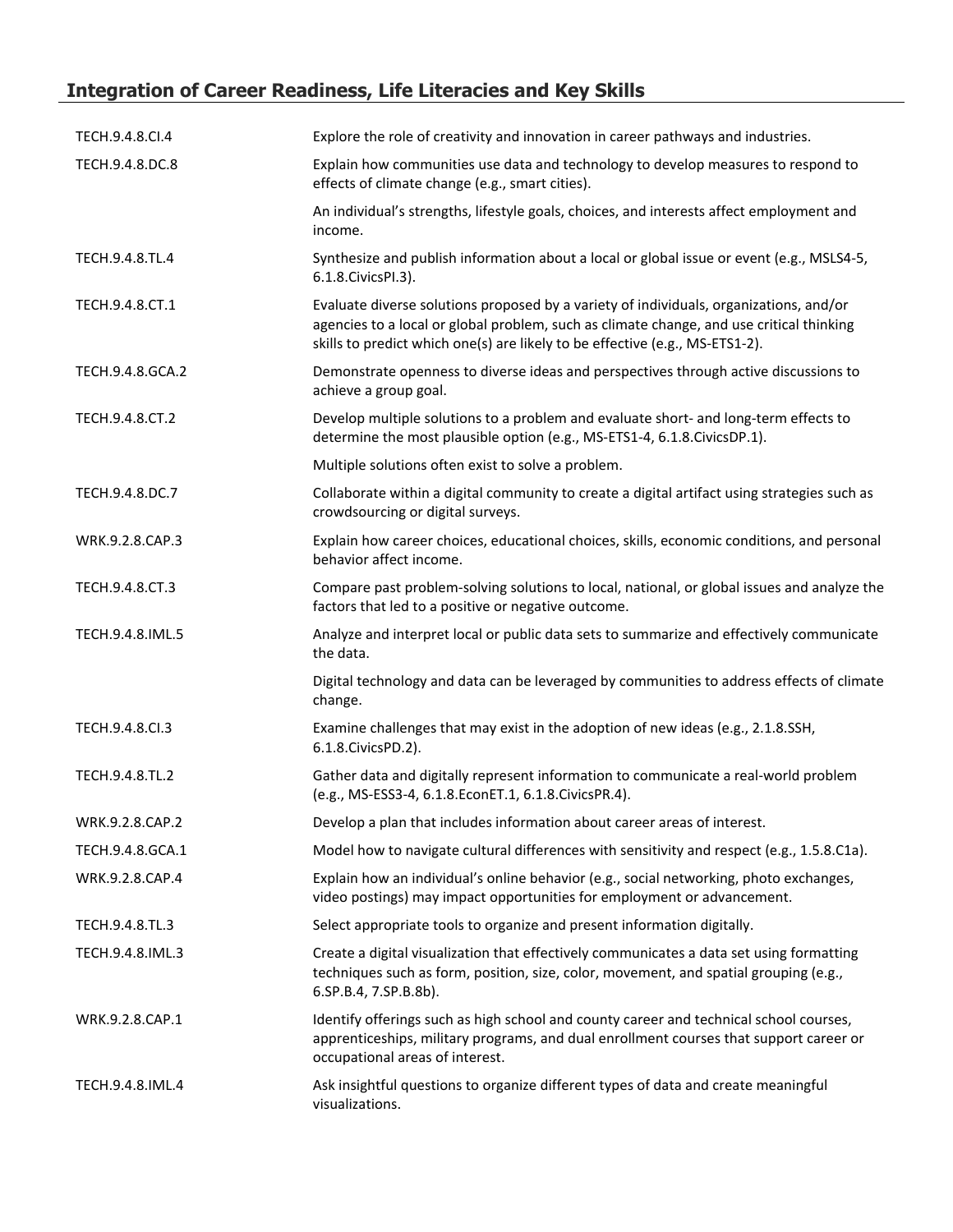# **Technology and Design Integration**

| CS.6-8.8.2.8. ITH.4 | Identify technologies that have been designed to reduce the negative consequences of<br>other technologies and explain the change in impact.                                                                                                                                                                                                                                     |
|---------------------|----------------------------------------------------------------------------------------------------------------------------------------------------------------------------------------------------------------------------------------------------------------------------------------------------------------------------------------------------------------------------------|
| CS.6-8.8.2.8.ED.3   | Develop a proposal for a solution to a real-world problem that includes a model (e.g.,<br>physical prototype, graphical/technical sketch).                                                                                                                                                                                                                                       |
| CS.6-8.8.1.8.IC.1   | Compare the trade-offs associated with computing technologies that affect individual's<br>everyday activities and career options.                                                                                                                                                                                                                                                |
| CS.6-8.8.2.8.ED.5   | Explain the need for optimization in a design process.                                                                                                                                                                                                                                                                                                                           |
| CS.6-8.8.1.8.IC.2   | Describe issues of bias and accessibility in the design of existing technologies.                                                                                                                                                                                                                                                                                                |
| CS.6-8.8.2.8. ITH.1 | Explain how the development and use of technology influences economic, political, social,<br>and cultural issues.                                                                                                                                                                                                                                                                |
| CS.6-8.8.1.8.DA.1   | Organize and transform data collected using computational tools to make it usable for a<br>specific purpose.                                                                                                                                                                                                                                                                     |
|                     | Advancements in computing technology can change individuals' behaviors. Society is faced<br>with trade-offs due to the increasing globalization and automation that computing brings.                                                                                                                                                                                            |
|                     | Technology interacts with society, sometimes bringing about changes in a society's<br>economy, politics, and culture, and often leading to the creation of new needs and wants.<br>New needs and wants may create strains on local economies and workforces.<br>Improvements in technology are intended to make the completion of tasks easier, safer,<br>and/or more efficient. |
| CS.6-8.8.2.8.ED.7   | Design a product to address a real-world problem and document the iterative design<br>process, including decisions made as a result of specific constraints and trade-offs (e.g.,<br>annotated sketches).                                                                                                                                                                        |
| CS.6-8.8.2.8. TH.3  | Evaluate the impact of sustainability on the development of a designed product or system.                                                                                                                                                                                                                                                                                        |

# **Interdisciplinary Connections**

| LA.WHST.6-8.1 | Write arguments focused on discipline-specific content.                                                                                                                                                                                                                                              |
|---------------|------------------------------------------------------------------------------------------------------------------------------------------------------------------------------------------------------------------------------------------------------------------------------------------------------|
| LA.WHST.6-8.7 | Conduct short research projects to answer a question (including a self-generated<br>question), drawing on several sources and generating additional related, focused<br>questions that allow for multiple avenues of exploration.                                                                    |
| LA.WHST.6-8.8 | Gather relevant information from multiple print and digital sources, using search terms<br>effectively; assess the credibility and accuracy of each source; and quote or paraphrase<br>the data and conclusions of others while avoiding plagiarism and following a standard<br>format for citation. |
| LA.WHST.6-8.9 | Draw evidence from informational texts to support analysis, reflection, and research.                                                                                                                                                                                                                |
| LA.WHST.6-8.2 | Write informative/explanatory texts, including the narration of historical events, scientific<br>procedures/experiments, or technical processes.                                                                                                                                                     |
| LA.RST.6-8.1  | Cite specific textual evidence to support analysis of science and technical texts.                                                                                                                                                                                                                   |
| LA.RST.6-8.2  | Determine the central ideas or conclusions of a text; provide an accurate summary of the<br>text distinct from prior knowledge or opinions.                                                                                                                                                          |
| LA.RST.6-8.3  | Follow precisely a multistep procedure when carrying out experiments, taking<br>measurements, or performing technical tasks.                                                                                                                                                                         |
| LA.RST.6-8.4  | Determine the meaning of symbols, key terms, and other domain-specific words and<br>phrases as they are used in a specific scientific or technical context relevant to grades 6-8<br>texts and topics.                                                                                               |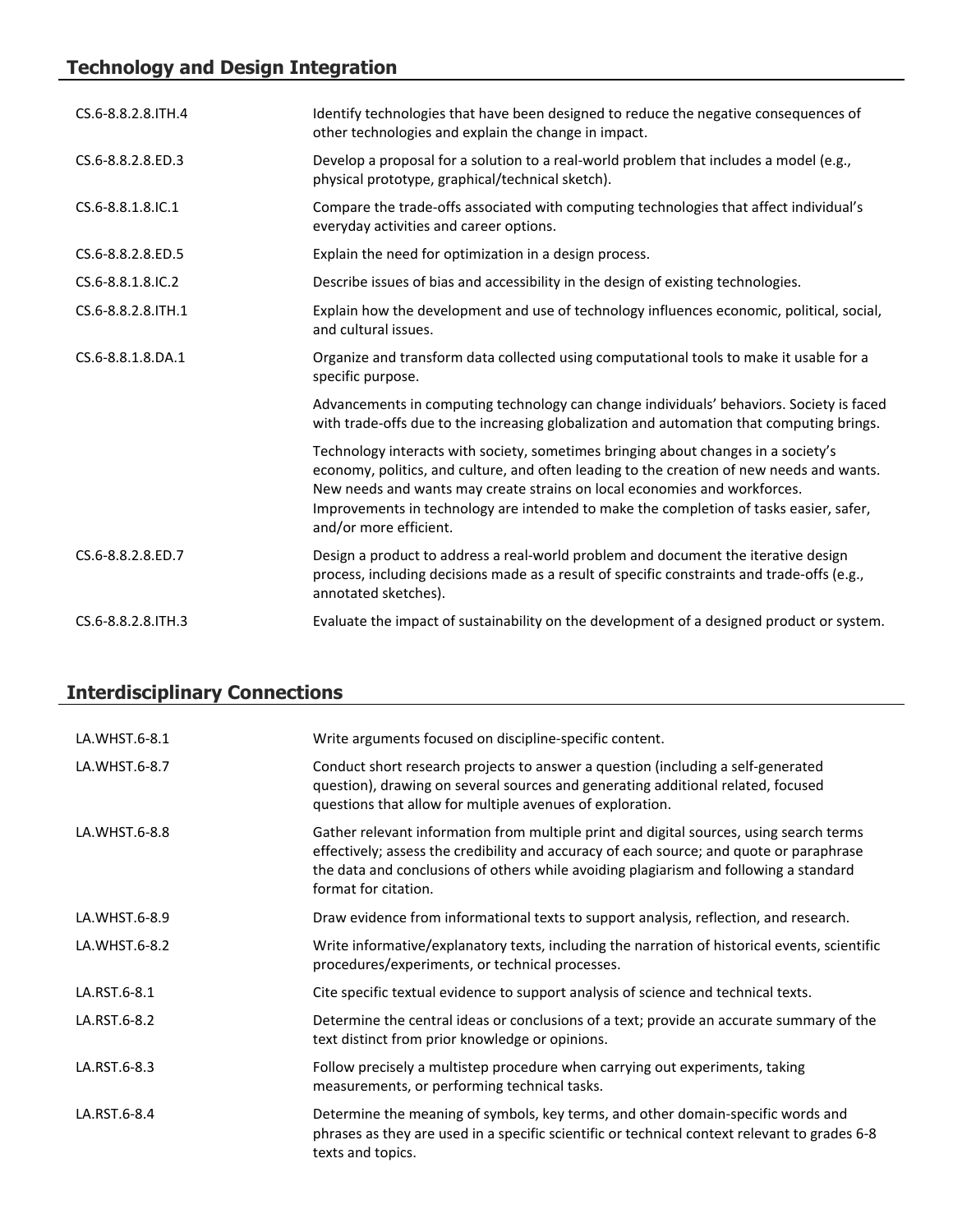| LA.RST.6-8.5  | Analyze the structure an author uses to organize a text, including how the major sections<br>contribute to the whole and to an understanding of the topic.                                                                               |
|---------------|------------------------------------------------------------------------------------------------------------------------------------------------------------------------------------------------------------------------------------------|
| LA.RST.6-8.6  | Analyze the author's purpose in providing an explanation, describing a procedure, or<br>discussing an experiment in a text.                                                                                                              |
| MA.7.EE.B     | Solve real-life and mathematical problems using numerical and algebraic expressions and<br>equations.                                                                                                                                    |
| LA.RST.6-8.7  | Integrate quantitative or technical information expressed in words in a text with a version<br>of that information expressed visually (e.g., in a flowchart, diagram, model, graph, or<br>table).                                        |
| LA.RST.6-8.8  | Distinguish among facts, reasoned judgment based on research findings, and speculation<br>in a text.                                                                                                                                     |
| LA.RST.6-8.9  | Compare and contrast the information gained from experiments, simulations, video, or<br>multimedia sources with that gained from reading a text on the same topic.                                                                       |
| LA.WHST.6-8.4 | Produce clear and coherent writing in which the development, organization, voice, and<br>style are appropriate to task, purpose, and audience.                                                                                           |
| LA.RST.6-8.10 | By the end of grade 8, read and comprehend science/technical texts in the grades 6-8 text<br>complexity band independently and proficiently.                                                                                             |
| LA.WHST.6-8.5 | With some guidance and support from peers and adults, develop and strengthen writing<br>as needed by planning, revising, editing, rewriting, or trying a new approach, focusing on<br>how well purpose and audience have been addressed. |
| LA.WHST.6-8.6 | Use technology, including the Internet, to produce and publish writing and present the<br>relationships between information and ideas clearly and efficiently.                                                                           |

#### **Differentiation**

| <b>Struggling Students</b> | ELL | <b>Accelerated Students</b> |
|----------------------------|-----|-----------------------------|
|                            |     | $\Gamma$ noouroco           |

- 1. Students may struggle with the Lesson Questions themselves. Make sure they understand what each question means by queuing them to restate it. Students may struggle with vocabulary words like *circumstance*, *scarce*, *monitor*, and *impacts*.
- 2. Struggling students may need assistance designing a chart to compare monitoring methods. You may want to focus students on one aspect of monitoring. For example, have students complete a Venn Diagram of Remote Sensing vs. Field Work, placing various tools and processes in the correct field in the diagram.
- 1. Encourage students to demonstrate their understanding by drawing concepts. For example, they can create their own diagrams to show the difference between renewable and nonrenewable resources, how humans use natural resources, and the negative impacts of resource use.
- 1. Encourage students to write their own lesson questions related to resource exploitation, and collect evidence throughout the Lesson to answer those questions.
- 2. Have students choose one type of natural resource and find out more about fieldbased monitoring. What tools are used? What types of data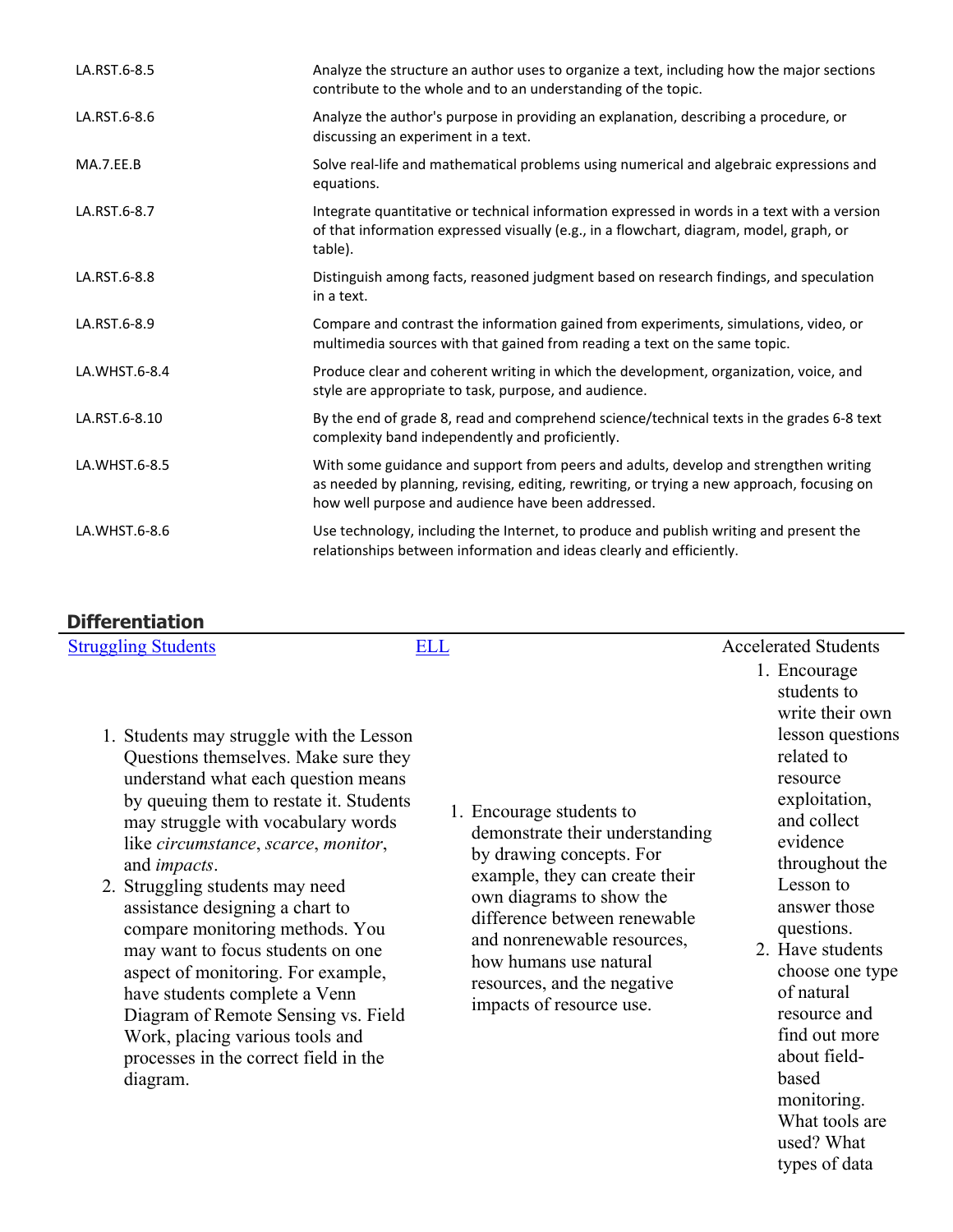[Differentiation in science](http://www.brighthubeducation.com/teaching-gifted-students/65181-differentiation-techniques-and-activities-in-the-classroom-for-gifted-students/) can be accomplished in several ways. Once you have given a pre-test to students, you know what information has already been mastered and what they still need to work on. Next, you design activities, discussions, lectures, and so on to teach information to students. The best way is to have two or three groups of students divided by ability level.

While you are instructing one group, the other groups are working on activities to further their knowledge of the concepts. For example, while you are helping one group learn the planet names in order, another group is researching climate, size, and distance from the moon of each planet. Then the groups switch, and you instruct the second group on another objective from the space unit. The first group practices writing the order of the planets and drawing a diagram of them.

Here are some ideas for the classroom when you are using differentiation in science:

- Create a tic-tac-toe board that lists different activities at different ability levels. When students aren't involved in direct instruction with you, they can work on activities from their tic-tac-toe board. These boards have nine squares, like a tic-tac-toe board; and each square lists an activity that corresponds with the science unit. For example, one solar system activity for advanced science students might be to create a power point presentation about eclipses. For beginning students, an activity might be to make a poster for one of the planets and include important data such as size, order from the sun, whether it has moons, and so on.
- Find websites on the current science unit that students can explore on their own.
- Allow students to work in small groups to create a project throughout the entire unit. For example, one group might create a solar system model to scale. Another group might write a play about the solar system. This is an activity these groups can work on while they are not working directly with you.

Differentiation in science gets students excited to learn because it challenges them to expand their knowledge and skills, instead of teaching the whole group concepts they have already mastered.

### **Modifications & Accommodations**

Refer to QSAC EXCEL SMALL SPED ACCOMMOCATIONS spreadsheet in this discipline.

#### **Modifications and Accommodations used in this unit:**

In addition to differentiated instruction, IEP's and 504 accommocations will be utilized.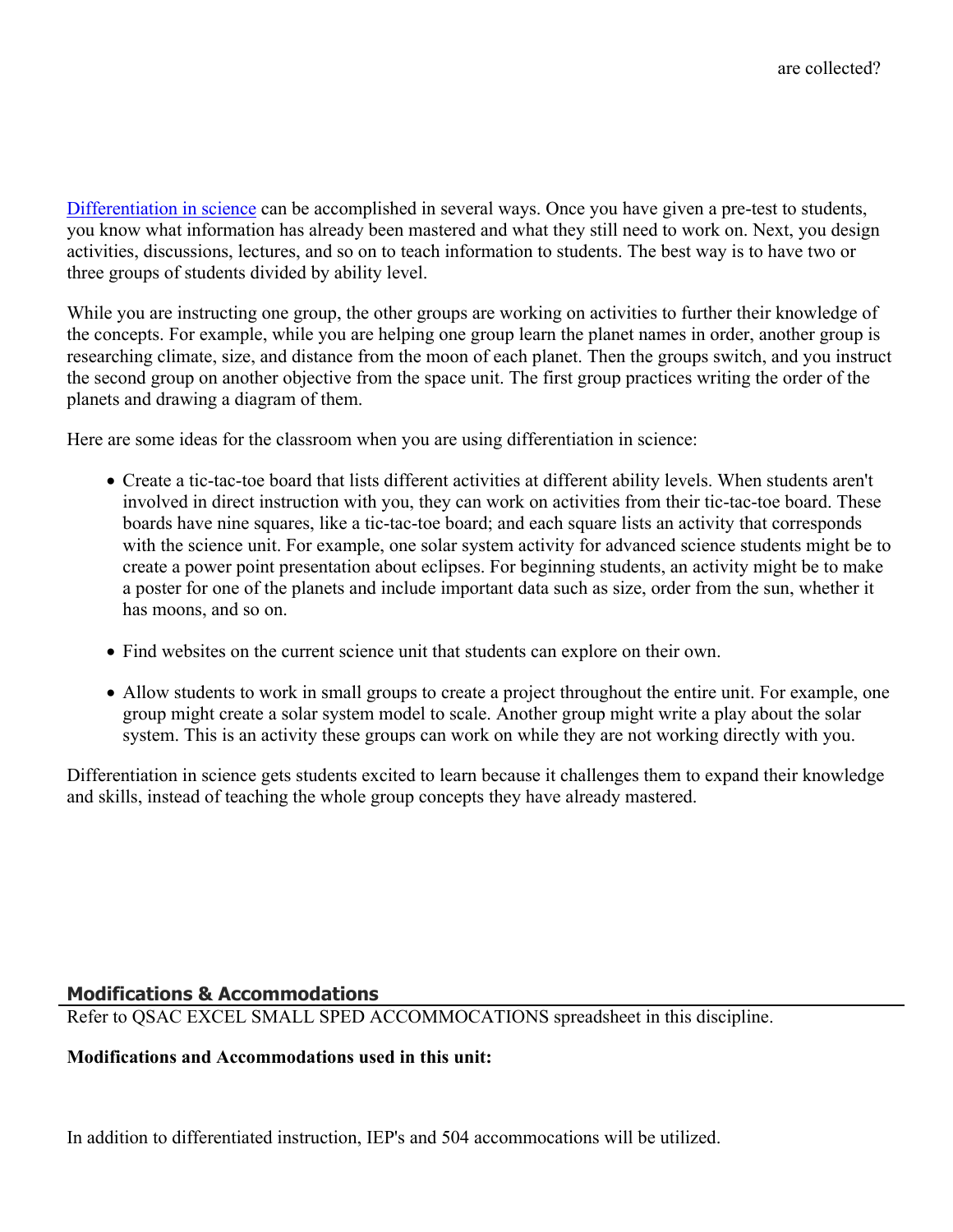#### **Benchmark Assessments**

**Benchmark Assessments** are given periodically (e.g., at the end of every quarter or as frequently as once per month) throughout a school year to establish baseline achievement data and measure progress toward a standard or set of academic standards and goals.

#### **Schoolwide Benchmark assessments:**

Aimsweb benchmarks 3X a year

Linkit Benchmarks 3X a year

#### **Additional Benchmarks used in this unit:**

**See information above.** 

#### **Formative Assessments**

Assessment allows both instructor and student to monitor progress towards achieving learning objectives, and can be approached in a variety of ways. **Formative assessment** refers to tools that identify misconceptions, struggles, and learning gaps along the way and assess how to close those gaps. It includes effective tools for helping to shape learning, and can even bolster students' abilities to take ownership of their learning when they understand that the goal is to improve learning, not apply final marks (Trumbull and Lash, 2013). It can include students assessing themselves, peers, or even the instructor, through writing, quizzes, conversation, and more. In short, formative assessment occurs throughout a class or course, and seeks to improve student achievement of learning objectives through approaches that can support specific student needs (Theal and Franklin, 2010, p. 151).

### **Formative Assessments used in this unit:**

Formative assessments as listed in unit.

See assessments located in the unit link above

#### **Summative Assessments**

**Summative assessments** evaluate student learning, knowledge, proficiency, or success at the conclusion of an instructional period, like a unit, course, or program. Summative assessments are almost always formally graded and often heavily weighted (though they do not need to be). Summative assessment can be used to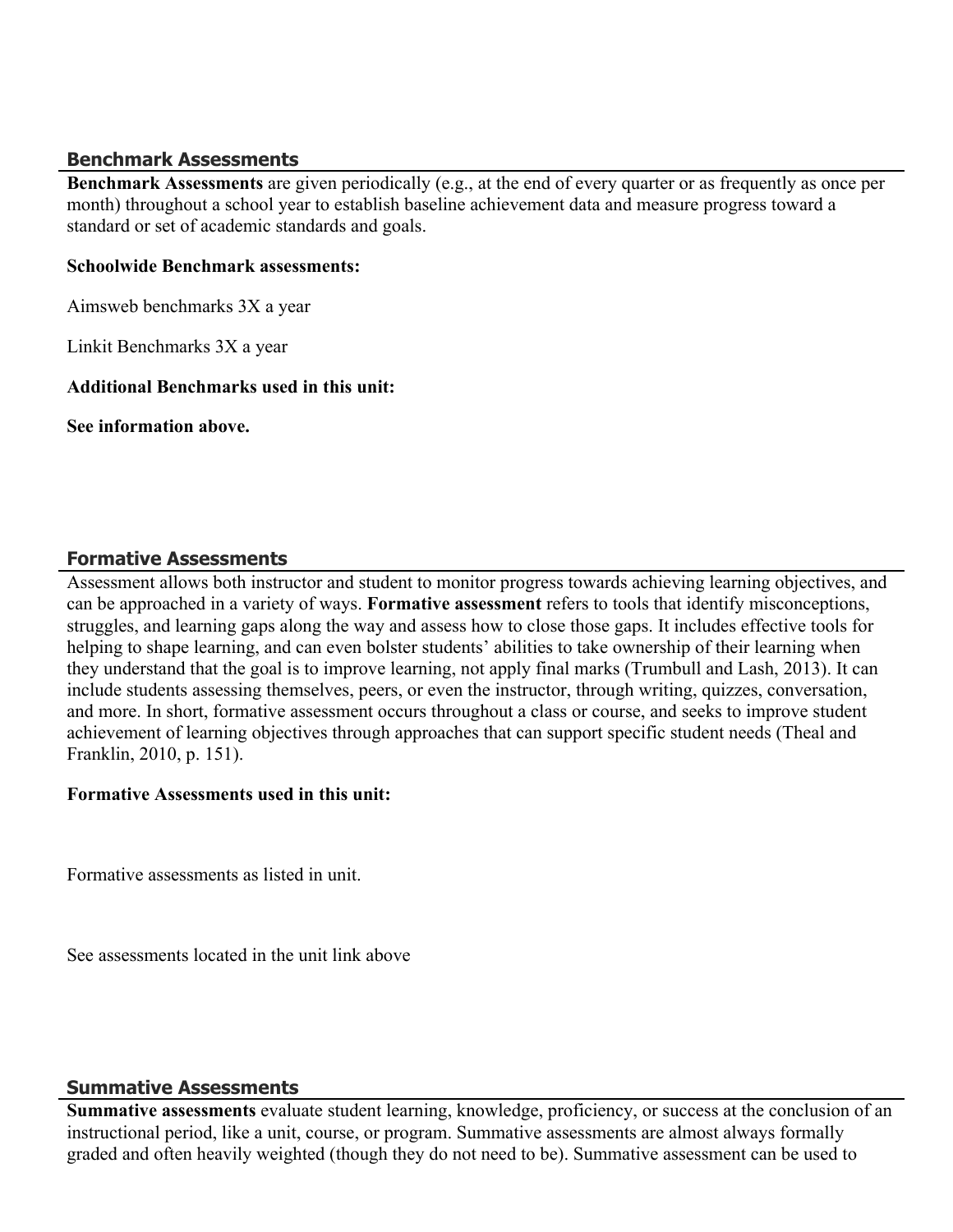great effect in conjunction and alignment with formative assessment, and instructors can consider a variety of ways to combine these approaches.

### **Summative assessments for this unit:**

Summative assessments as listed in unit.

See assessments located in the unit link above

#### **Instructional Materials**

See materials located in Unit above.

Discovery Techbook

Teacher made materials

Additonal labs available through NJCTL on line curriculum

# **Standards**

| SCI.MS.ESS3.C | Human Impacts on Earth Systems                                                                                                                                                                                                                                                                                                                                                                                                                                                                                                                  |
|---------------|-------------------------------------------------------------------------------------------------------------------------------------------------------------------------------------------------------------------------------------------------------------------------------------------------------------------------------------------------------------------------------------------------------------------------------------------------------------------------------------------------------------------------------------------------|
|               | Typically, as human populations and per-capita consumption of natural resources<br>increase, so do the negative impacts on Earth unless the activities and technologies<br>involved are engineered otherwise.                                                                                                                                                                                                                                                                                                                                   |
|               | Examples of evidence include grade-appropriate databases on human populations and the<br>rates of consumption of food and natural resources (such as freshwater, mineral, and<br>energy). Examples of impacts can include changes to the appearance, composition, and<br>structure of Earth's systems as well as the rates at which they change. The consequences<br>of increases in human populations and consumption of natural resources are described by<br>science, but science does not make the decisions for the actions society takes. |
|               | Typically, as human populations and per-capita consumption of natural resources<br>increase, so do the negative impacts on Earth unless the activities and technologies<br>involved are engineered otherwise.                                                                                                                                                                                                                                                                                                                                   |
|               | Cause and Effect                                                                                                                                                                                                                                                                                                                                                                                                                                                                                                                                |
|               | Cause and effect relationships may be used to predict phenomena in natural or designed<br>systems.                                                                                                                                                                                                                                                                                                                                                                                                                                              |
|               | Emphasis is on how these resources are limited and typically non-renewable, and how<br>their distributions are significantly changing as a result of removal by humans. Examples of                                                                                                                                                                                                                                                                                                                                                             |